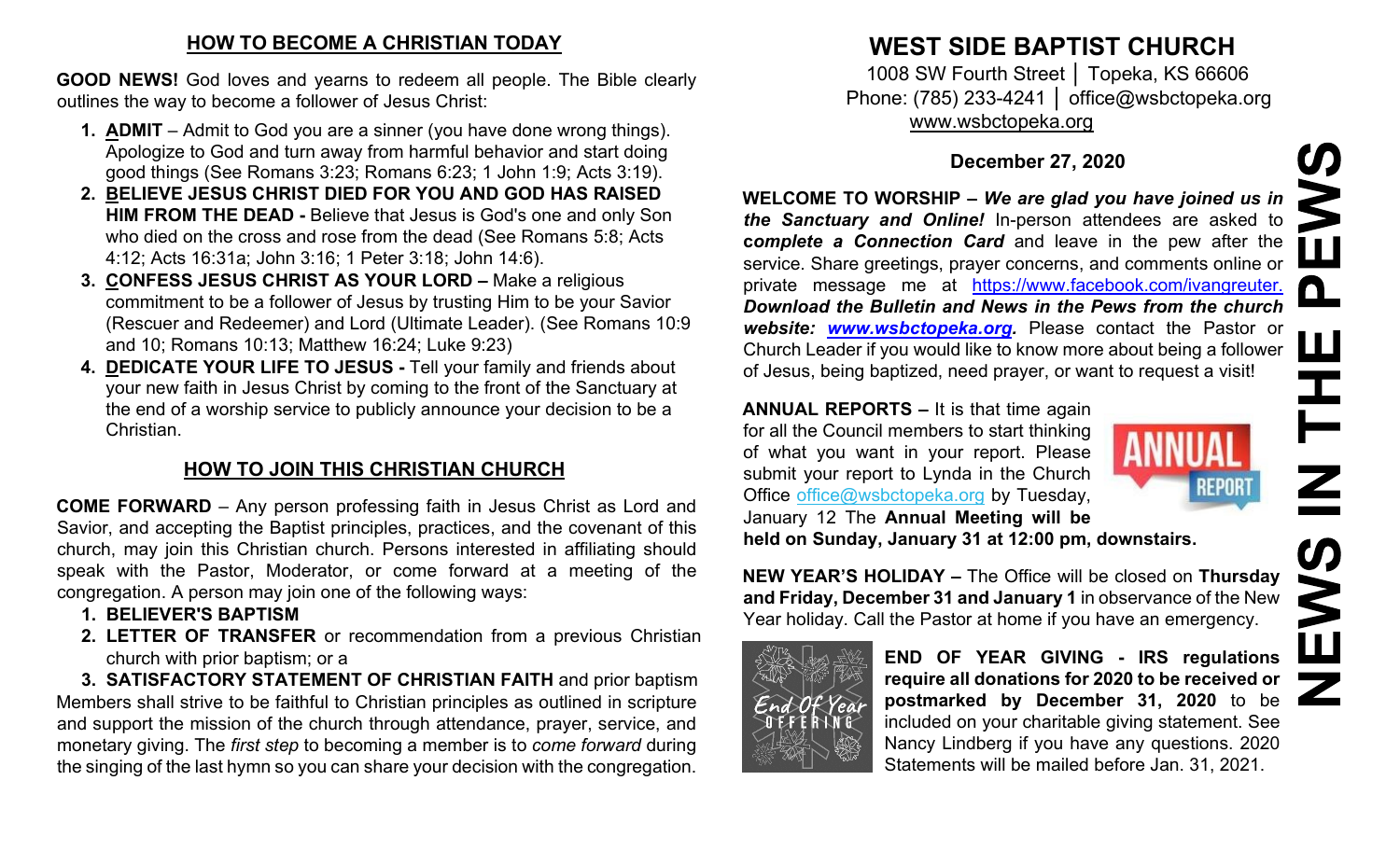**BABY CLOSET –** The **Baby Closet is CLOSED** to the public and will operate in **MOBILE DISTRIBUTION ONLY** until further notice. Families may pick-up **diapers, formula ointments, and wipes on WEDNESDAYS from 3:30-5:30 pm at the North Door.** Parents may leave a message on the Baby Closet voice mail for supplies. A volunteer will return the message within 48 hours.

**BIBLE STUDY ONLINE** – **NO BIBLE STUDY ON DEC. 30 (HOLIDAY BREAK).**  Join us for **"The Psalm Book of Israel" Bible Study on Wednesday MORNINGS at 10:30 am in Holmer Hall (face masks, mass limit, and social distancing required) or ZOOM (see email for link and password).** 

**CHRISTMAS OFFERING** – "Home for the Holidays!"- We will receive a special Christmas Offering for families in the neighborhood. Please give generously to help. You can give online, mail your donation to the church, or use the envelopes available in the pews.



**FOOD PANTRY – NO FOOD PANTRY ON DECEMBER 30.** Free Fruit and Vegetable Food Pantry on **Wednesdays from 3:30 to 5:30 pm, while supplies last. MOBILE SITE:** enter western PARKING LOT from 4<sup>th</sup> and CLAY Streets: do not park or exit your vehicle. Equal Opportunity. \*All food is available at no cost. **FACE COVERINGS or MASKS REQUIRED.**

- **NOVEMBER 2020 PANTRY REPORT:** 1,858 Individuals (807 adults, 756 children, and 295 seniors) in 441 families were able to receive 13,112 pounds of free bread, fruits, vegetables, and other items from the Fruit & Vegetable Food Pantry at West Side Baptist Church during the month of NOVEMBER 2020. Volunteers from Meadows and Ward Meade distributed 60 turkeys plus 70 checks on Wed., November 18, during the food pantry.
- **YEAR TO DATE REPORT – 6,996** individuals (6,996 adults, 5,949 children, and 2,181 seniors) in 3,864 families were able to receive 118,489 pounds (60 tons) of free bread, fruits, vegetables, and other items from the Fruit & Vegetable Food Pantry at West Side Baptist Church in 2020.

Thank you to Jack Janway, Outreach Coordinator, and all of the volunteers who make this service project possible.

**STAY HEALTHY / STAY SAFE** - All Shawnee County residents must comply with all health codes, emergency orders, and public health protocols including:

- **1. Clean and Disinfect Surfaces** The church will follow industryspecific guidelines and business sector best practices
- **2. Face Masks** Persons are required to wear face coverings or masks (bandanas, gaiters, and masks with valves or vents do not qualify)
- **3. Maintain Social Distancing** (individual or family groups must stay at least 6' feet apart; refrain from hugging, shaking hands, or other forms of contact; no greeters or ushers)
- **4. No Visits to Long-term Care Facilities or Correctional Facilities**
- **5. Practice Good Hygiene** (e.g., wash hands frequently with soap and water for at least 20 seconds; avoid touching your eyes, nose, and mouth; cover coughs and sneezes into an elbow or tissue, throw the used tissue away and immediately wash your hands)
- **6. Remain Home when Sick or a Family Member is Sick** (follow isolation and quarantine orders issued by state or local health officers)
- **7. Staff and Employees will Work Remotely or Limit Access to Offices.**
- **8. Stay Informed** (e.g., local and county governments retain authority to impose equal or more stringent restrictions on businesses during the phases, except as to essential functions in KEFF and constitutionally protected rights).

**WORSHIP ONLINE –** The Church is committed to the continual praise and worship of Almighty God in the Name of Jesus Christ. Church leaders and our clergy hold services regularly in the Sanctuary in compliance with all published federal, state, and local government health orders. Services are broadcast LIVE (as internet is available) and RECORDED. WATCH the service online at:

- Facebook LIVE <https://www.facebook.com/wsbctopeka>
- YouTube <https://www.youtube.com/channel/WSBC>

Order a free copy of the service on DVD by contacting the Church Office.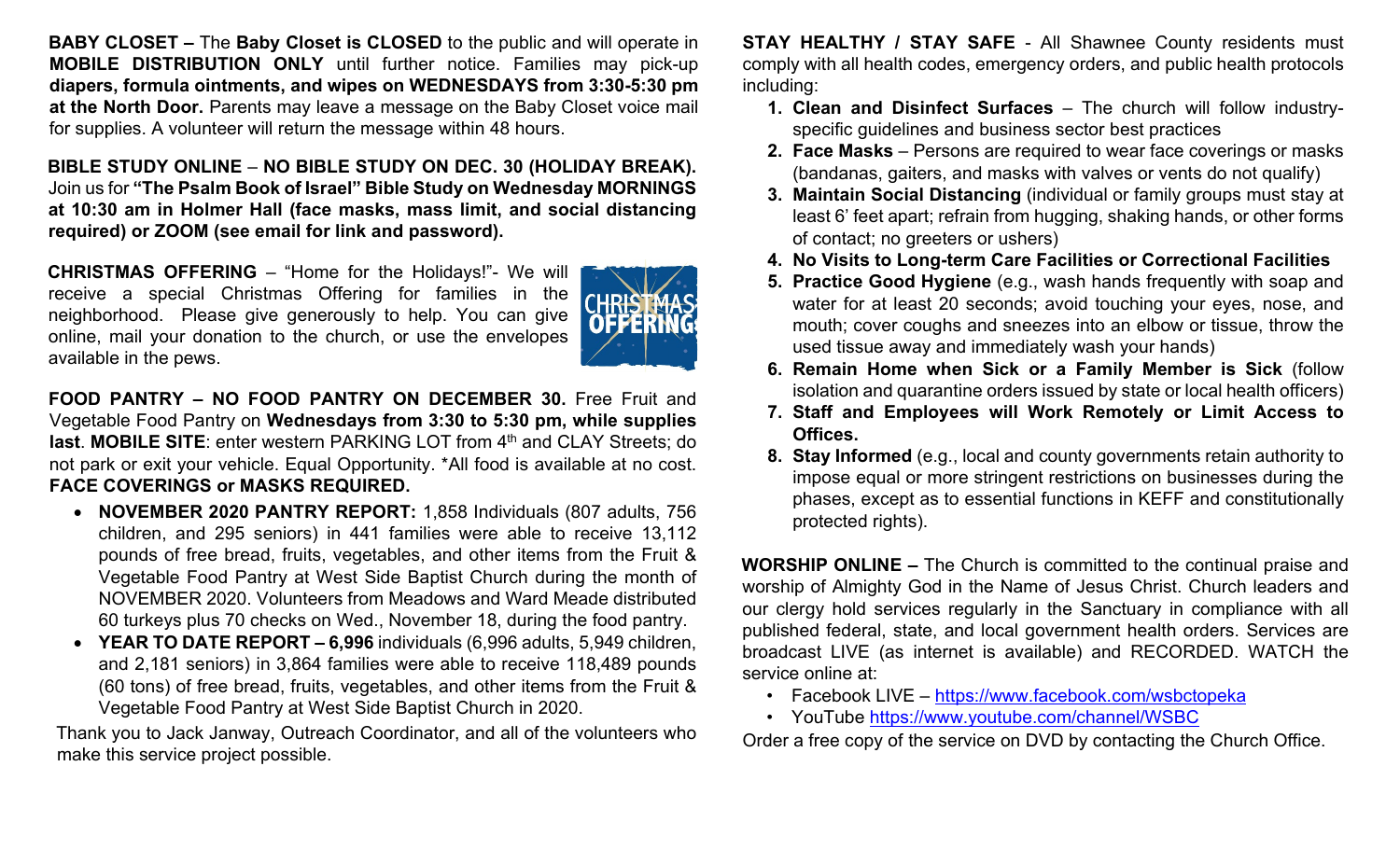**FINANCIAL GIVING** – Thank you for the generous support of the work of God in and through West Side Baptist Church. Donations report:

|                              | 12-20-2020   | Y-T-D           | <b>GOAL</b>     |
|------------------------------|--------------|-----------------|-----------------|
| <b>General Fund</b>          | \$1,063.00   | \$154,661.48    | \$225,000.00    |
| Building Fund/Cap. Cm.       | \$<br>15.00  | \$<br>14,099.99 | \$<br>35,000.00 |
| <b>Baby Closet</b>           | \$           | \$<br>2,394.57  | \$<br>2,000.00  |
| <b>Christmas Offering</b>    | \$<br>340.00 | \$<br>1,380.00  |                 |
| Fellowship/Benevolence       | \$           | \$<br>6,479.98  |                 |
| <b>Food Pantry</b>           | \$<br>100.00 | \$              |                 |
| M & M Offering               | \$<br>125.00 | \$<br>925.00    |                 |
| <b>Sunday School</b>         | \$           | \$<br>195.25    |                 |
| <b>Thanksgiving Offering</b> | \$           | \$<br>1,260.00  |                 |

#### **GIVE SAFELY ONLINE: [https://west-side-baptist-church.square.site](https://west-side-baptist-church.square.site/)**

**HOMEBOUND –** Thank you to Lonna Hersh, the Ministry of Fellowship, and our volunteers for sharing small gifts, cookies, and a card with our homebound and residents of care centers this Christmas.

| Cunningham, June <sup>*</sup> – Brewster Place | Farrar, Helen <sup>*</sup> – Plaza West     |
|------------------------------------------------|---------------------------------------------|
| Goodnow, Grace*                                | Haney, Gerald - Oakley Place                |
| Hunter, Russell*                               | Johnson, Mary Lou <sup>*</sup> - Aldersgate |
| Kieffer, Alice*                                | Perkins, Edward* - Plaza West Apts          |

**IN LOVING MEMORY -** Our hearts are heavy with sorrow and sympathies at the passing of our dearest friends, Shirley and Larry Dell. Shirley went to be with the Lord on Friday, December 11. Her devoted husband, Larry, joined her in heaven on Sunday, December 20. The family held a private funeral service to prevent the spread of COVID 19 on Wednesday, December 23. Cards and condolences



may be sent to the Church Office or their daughter. The Church is grateful to receive memorials in honor of this loving Christian couple. Give in person, by mail, or safely online at the Church's store: [http://west-side-baptist-church.square.site.](https://west-side-baptist-church.square.site/?fbclid=IwAR0OyNdIhxVhOtwDo_4M3EohIVjkxfvw_28KDYG7MSEgx8MonskizwxrmKQ)

**PUBLIC HEALTH NOTICE: RED PHASE – BUILDING CLOSED TO PUBLIC UNTIL FURTHER NOTICE –** To mitigate the spread of the Coronavirus (COVID 19), the Church leaders have enacted *Phase Red Protocols* on the advice of our Executive Minister, the Governor of the State of Kansas, and Shawnee County Health Officer. Effective immediately until further notice:

- 1. **BUILDING CLOSED** to the public.
- 2. **MASKS REQUIRED -** All persons (age 6 and older) are required to **WEAR**



**A MASK IN PUBLIC including employees of the church,** with certain exemptions apply including all children *age 5 and under*, when social distancing (keeping six feet of distance between yourself and others outside your household, except for occasional or incidental moments of closer proximity) is not possible. (see SNCO Emergency Order #2020-68 and the Governors Executive Order #20-68 Mandatory Mask Protocol).

- 3. **LIMIT MASS GATHERINGS to 10 persons (including weddings)**
- 4. **HIGH RISK INDIVIDUALS and PARENTS AND SMALL CHILDREN should take more intensive precautions including** *staying-safe-at home*. High-risk individuals include those with underlying medical conditions, including chronic lung disease, asthma, heart conditions, severe obesity, chronic kidney disease, liver disease, or who are otherwise immunocompromised.
- 5. **NURSERY CLOSED –** The church nursery will be CLOSED until after the first of the year for cleaning and sanitizing.
- 6. **CHILDRENS PROGRAMS** are **SUSPENDED** including Sunday School (all ages including youth), Children's Church, Youth Bowling League, etc.
- 7. **SOCIAL SERVICE PROGRAMS will operate in MOBILE DISTRIBUTION.**
- 8. **WORSHIP and BIBLE STUDIES will be offered REMOTELY (online).**  For more information about preventing the spread of COVID 19, visit: <https://www.snco.us/hd/coronavirus> [o](https://www.snco.us/hd/coronavirus)r the Centers for Disease Control and Prevention website [\(www.cdc.gov\).](http://www.cdc.gov/)